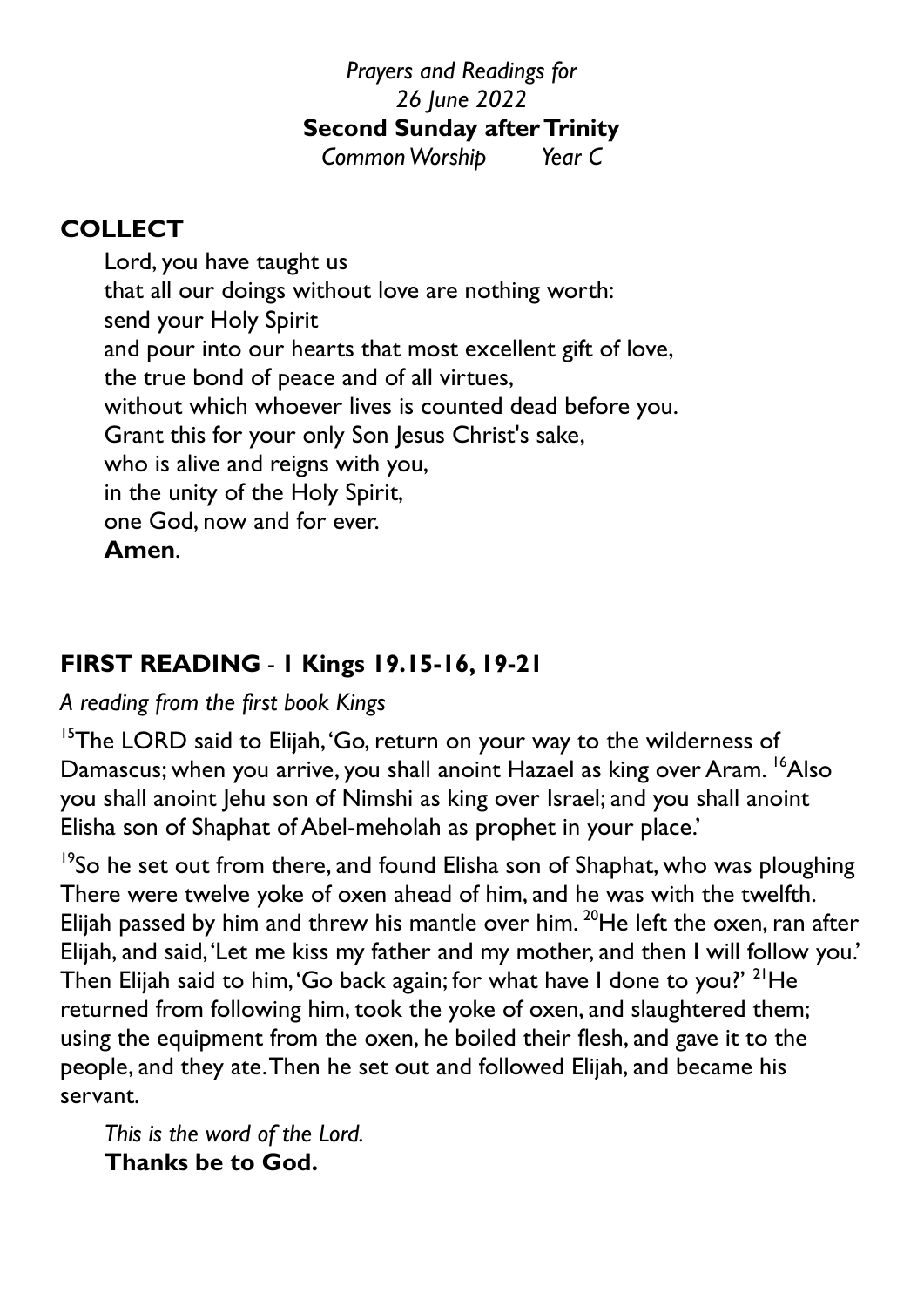## **SECOND READING - Galatians 5.1, 13-25**

*A reading from the book of Galatians*

1 For freedom Christ has set us free. Stand firm, therefore, and do not submit again to a yoke of slavery.

 $13$ For you were called to freedom, brothers and sisters; only do not use your freedom as an opportunity for self indulgence, but through love become slaves to one another.  $14$  For the whole law is summed up in a single commandment, 'You shall love your neighbour as yourself.' <sup>15</sup>If, however, you bite and devour one another, take care that you are not consumed by one another. <sup>16</sup>Live by the Spirit, I say, and do not gratify the desires of the flesh. <sup>17</sup>For what the flesh desires is opposed to the Spirit, and what the Spirit desires is opposed to the flesh; for these are opposed to each other, to prevent you from doing what you want. <sup>18</sup>But if you are led by the Spirit, you are not subject to the law. <sup>19</sup>Now the works of the flesh are obvious: fornication, impurity, licentiousness,  $^{20}$ idolatry, sorcery, enmities, strife, jealousy, anger, quarrels, dissensions, factions,  $2^{1}$ envy, drunkenness, carousing, and things like these. I am warning you, as I warned you before: those who do such things will not inherit the kingdom of God.  $^{22}$ By contrast, the fruit of the Spirit is love, joy, peace, patience, kindness, generosity, faithfulness,  $^{23}$ gentleness, and self-control. There is no law against such things.  $24$ And those who belong to Christ Jesus have crucified the flesh with its passions and desires. <sup>25</sup>If we live by the Spirit, let us also be guided by the Spirit.

 *This is the word of the Lord.* **Thanks be to God.**

## **GOSPEL - Luke 9.51-62**

#### *Hear the Gospel of our Lord Jesus Christ according to Luke* **Glory to you, O Lord.**

<sup>51</sup>When the days drew near for him be taken up, he set his face to go to Jerusalem. <sup>52</sup>And he sent messengers ahead of him. On their way they entered a village of the Samaritans to make ready for him; <sup>53</sup>but they did not receive him, because his face was set towards Jerusalem. <sup>54</sup>When his disciples James and John saw it, they said, 'Lord, do you want us to command fire to come down from heaven and consume them?' <sup>55</sup>But he turned and rebuked them. <sup>56</sup>Then they went on to another village.

<sup>57</sup>As they were going along the road, someone said to him, 'I will follow you wherever you go.' <sup>58</sup>And Jesus said to him, 'Foxes have holes, and birds of the air have nests; but the Son of Man has nowhere to lay his head.'